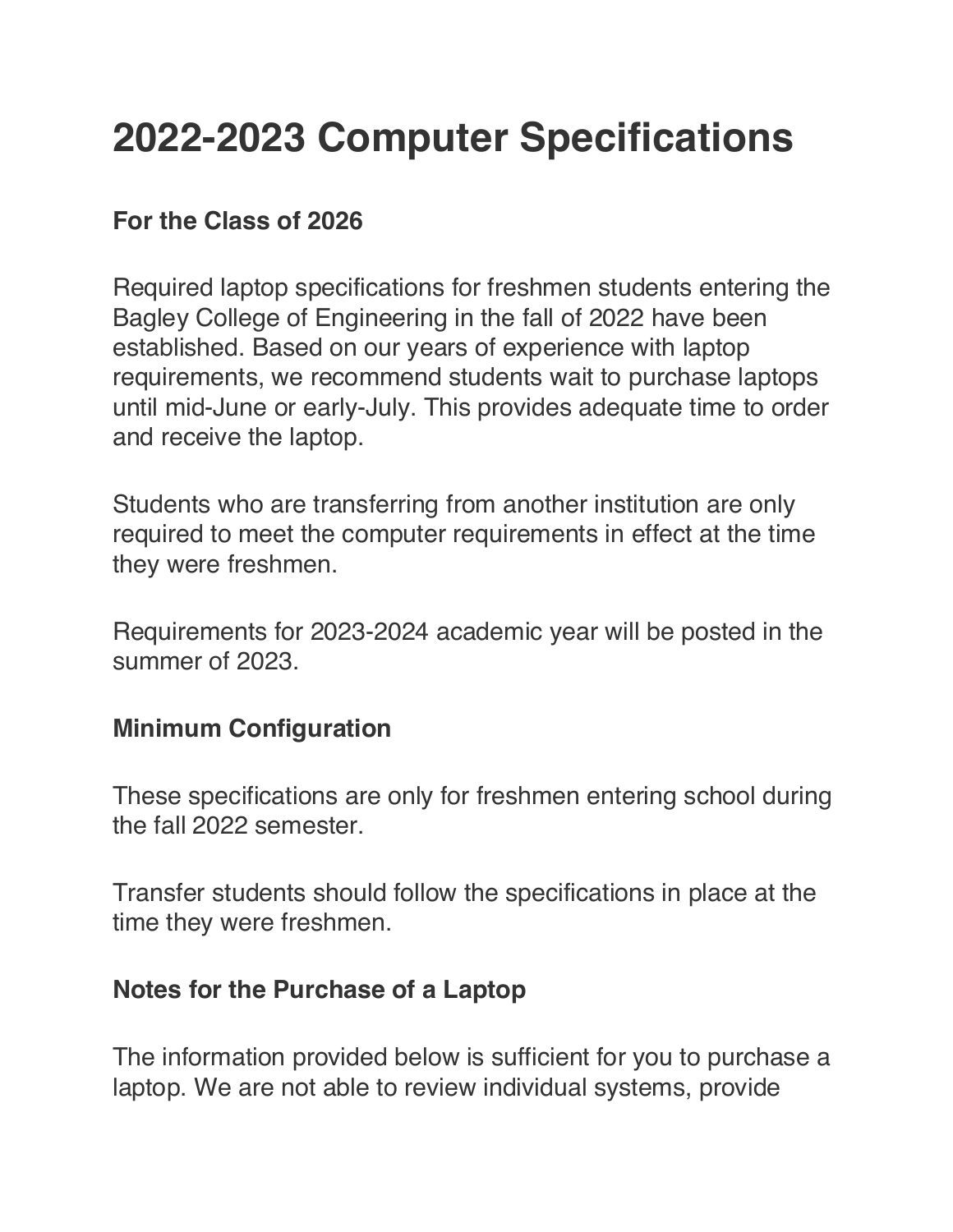additional guidance on suggested vendors, or tell whether or not a specific model will work. If the laptop meets or exceeds the specifications below, there should be no issues. Please note the recommendation against purchasing Macs for engineering work. This is not bias but is based on experience. If you chose to ignore these recommendations, you do so at your own risk.

### **Microsoft Windows Laptops**

### **Minimum Hardware Specifications**

- Laptop computer
- Intel Core i5 processor or AMD Ryzen 5 (faster processing speeds are recommended)
- 16 GB RAM
- 500 GB Hard drive
- 15 in. screen
- Camera capable of supporting web conferences.
- Video screen with resolution of 1920 x 1080. Computers with 4K displays may have to be operated at a lower screen resolution to be compatible with some software used. Students planning to major in Aerospace, Biological, Biomedical, or Mechanical Engineering will make use of SolidWorks. There have been some reported issues of graphics cards not being compatible with this program. It is possible an updated version of the program will address this issue. For now, those ASE, BE, BME, and ME affected students may want to consult **https://www.solidworks.com/support/hardwarecertification** for a list of tested and certified graphics cards for SolidWorks.
- IEEE 802.11 wireless capability (ac, g, or n are the most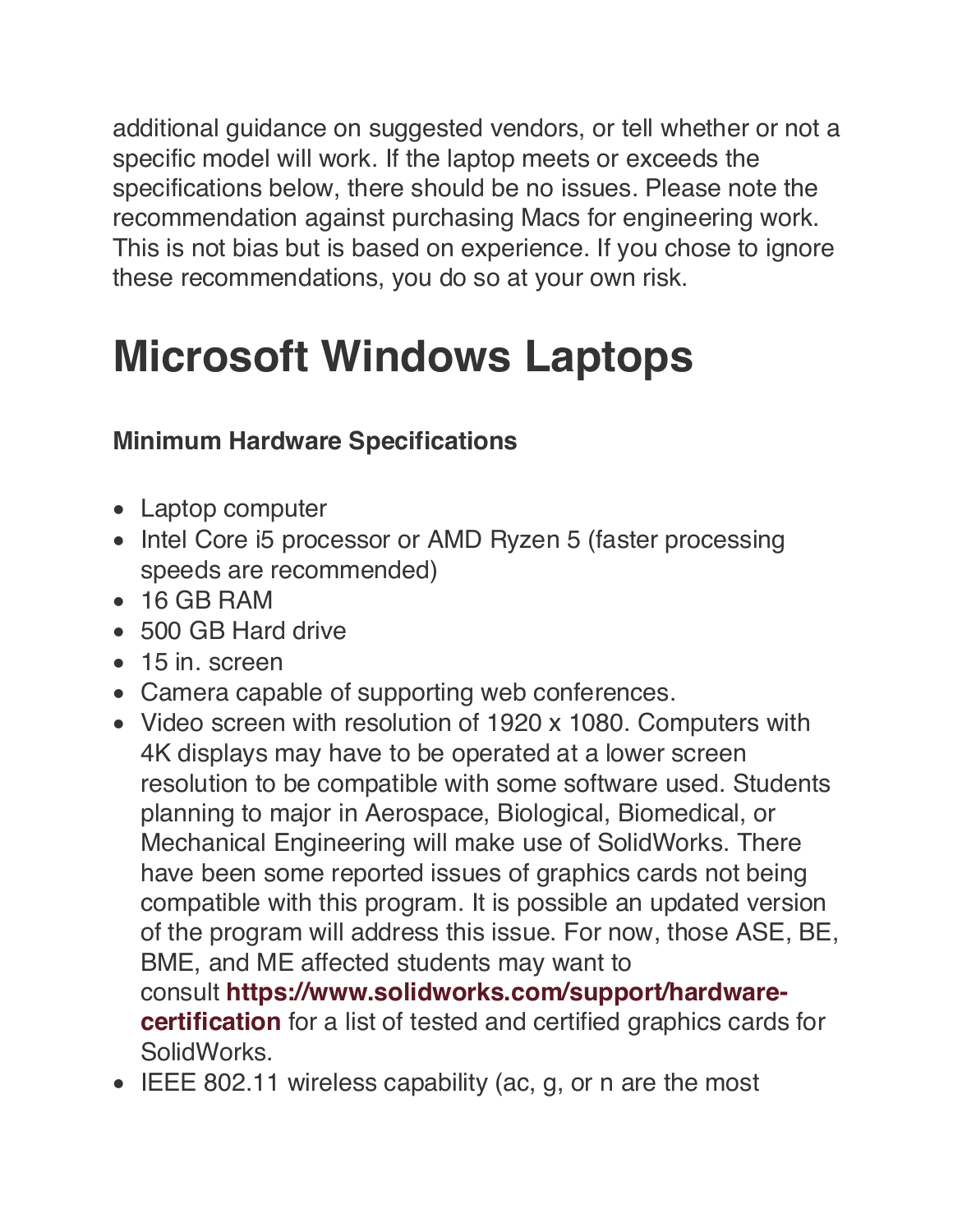commonly used, a and b are not supported).

- Students will need a USB-to-Ethernet adapter or an Ethernet port integrated in the laptop. Most modern laptops do not come with an Ethernet port integrated into the laptop. In these cases, the USB adapter is a cost-effective solution.
- 1 GB minimum USB Flash Drive (thumb drive, memory stick, etc.) to allow easy transfer of files between computers.

#### **Required Software**

- Microsoft Office. All students will need access to Microsoft Office including Word, Excel and PowerPoint. Industrial and systems engineering students will also need to have Microsoft Access. Through the Microsoft Student & Teacher Advantage Program, active students are entitled to install Microsoft Office on up to five personally-owned laptop and desktop computers at no cost. For more information, visit **https://servicedesk.msstate.edu/TDClient/KB/Article Det?ID=1353**.
- Windows 10. As part of the MSU Microsoft EES agreement, current MSU students can download one copy of Windows 10 Education Operating System at no cost. For more information,

visit **https://servicedesk.msstate.edu/TDClient/KB/Article Det?ID=1620**.

o **\*\*NOTE:**

**https://servicedesk.msstate.edu/TDClient/45/Portal/KB/Arti cleDet?ID=1620**

**https://www.solidworks.com/support/system-requirements** Due to some critical software used in our Engineering programs not being updated to be compatible with Windows 11, we only recommend Windows 10. If your computer came with Windows 11 installed, you can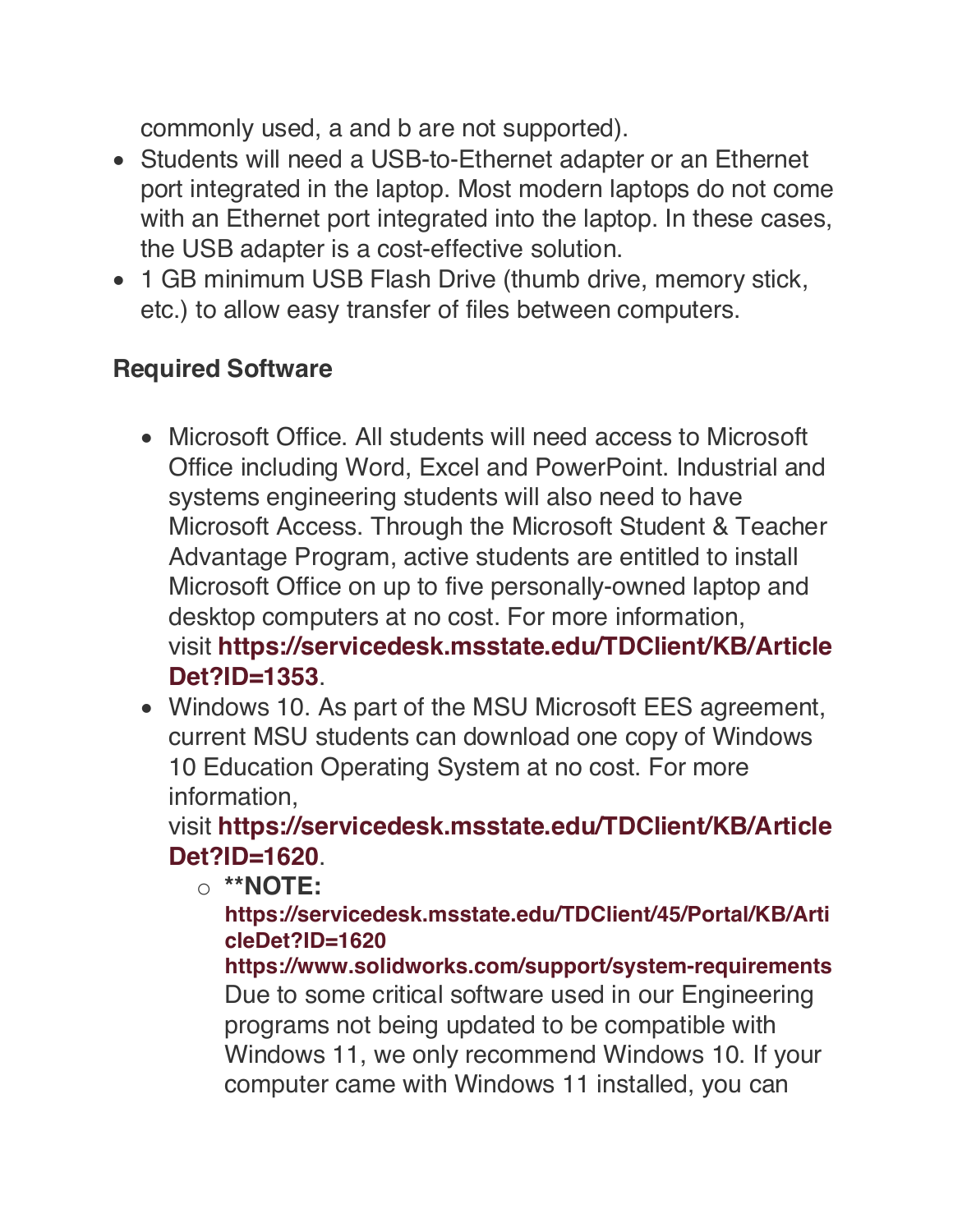download a copy of Windows 10 from Mississippi State and install it. We have not been provided a timeline for when the software will be updated. If you are a freshman, it is possible that you may not need to use this software for a year or two, in which case you can continue to use Windows 11 as long as you understand you may have to downgrade to Windows 10 at some point. Information on obtaining Windows 10 Education can be found at

**https://servicedesk.msstate.edu/TDClient/45/Portal/ KB/ArticleDet?ID=1620**. Information on supported operating systems in Solidworks can be found at **https://www.solidworks.com/support/systemrequirements**.

• Antivirus software. Students must have anti-virus software installed on their computers. Windows Defender, which comes with Microsoft Windows, is preferred.

#### **Suggested Vendors**

Through a special partnership agreement, the Bagley College of Engineering has worked with Dell to provide discounted pricing on Dell laptops that meet or exceed the college requirements. By clicking on the link below, you will be directed to a website that will allow you to select and customize a Dell laptop. This is provided as a service to our students and prospective students. It is not required that you purchase a Dell. **Click here to access your Premier Dell.com site**.

Be sure to review the minimum laptop specifications. If you have questions or experience any problems with Dell's pages, please call Dell at 1.866.257.4711.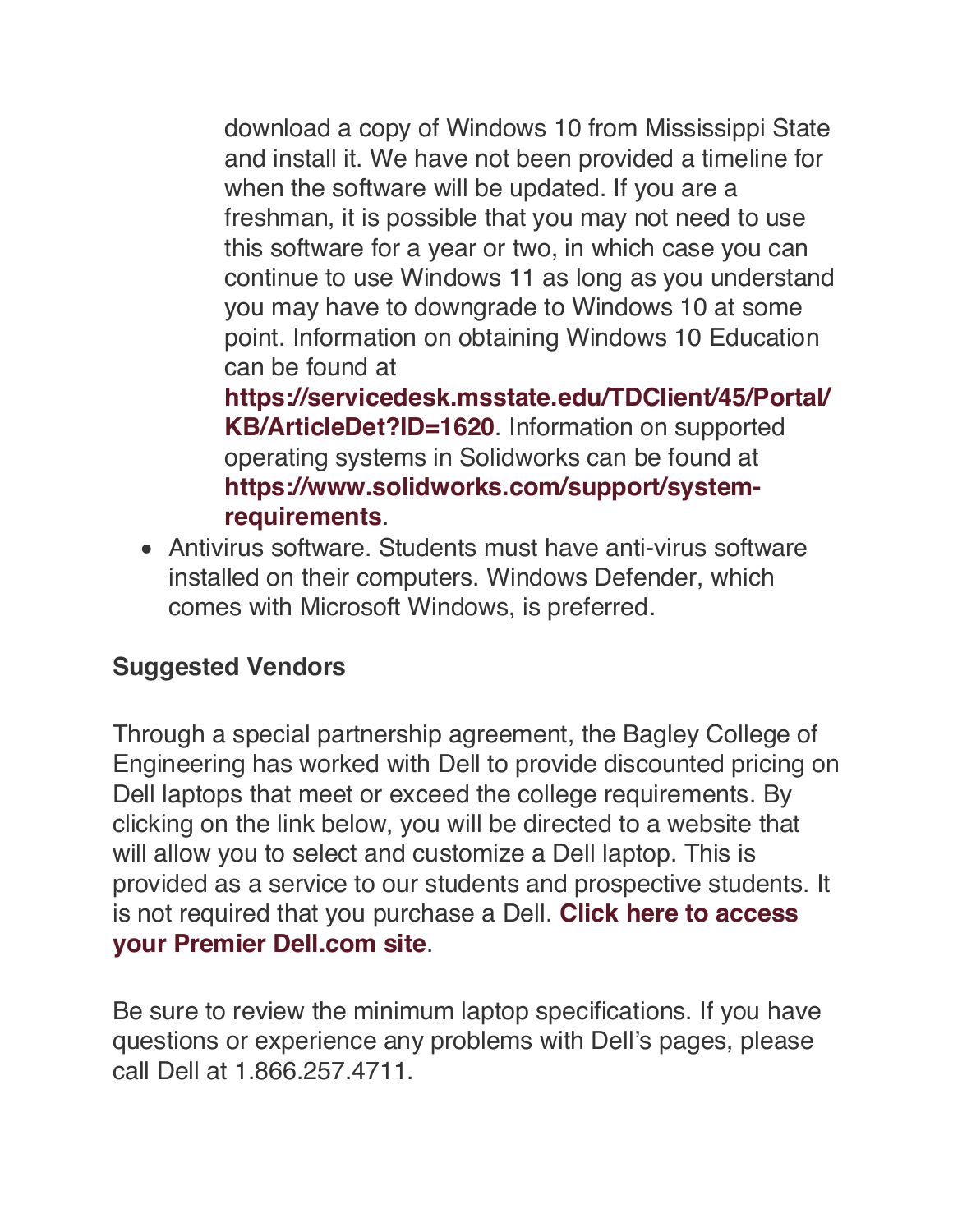Another option for computer purchases would also be HP. Again, it is not required that you purchase a Dell or an HP computer, this is just an option that we share here as a service to our students.

# **Apple Mac Computers**

Currently, there is software used within the Bagley College of Engineering that is incompatible with Apple Mac computers with M1 chips. There is no workaround as of the publishing of these specifications. Due to this, Bagley College of Engineering strongly recommends that students do not purchase Apple computers with an Apple Silicon (M1) processor with the expectation of using them for coursework within the college of engineering. Those who have Apple Mac computers with Intel processors can use them to run this software by installing emulation software. Please see the 2021-2022 specifications for information on this.

If you have already purchased an Apple computer with an Apple Silicon processor, you may be able to use it your freshman year. If you are a transfer student, you may be able to use it depending on your major and the specific courses you are taking. You will need to discuss this with your departmental academic advisor.

The college is working on a solution to this issue but cannot guarantee when or if a solution will be provided. **https://servicedesk.msstate.edu/TDClient/KB/ArticleDet?ID=1353 https://servicedesk.msstate.edu/TDClient/KB/ArticleDet?ID=1620 http://www.vmware.com/products/fusion.html**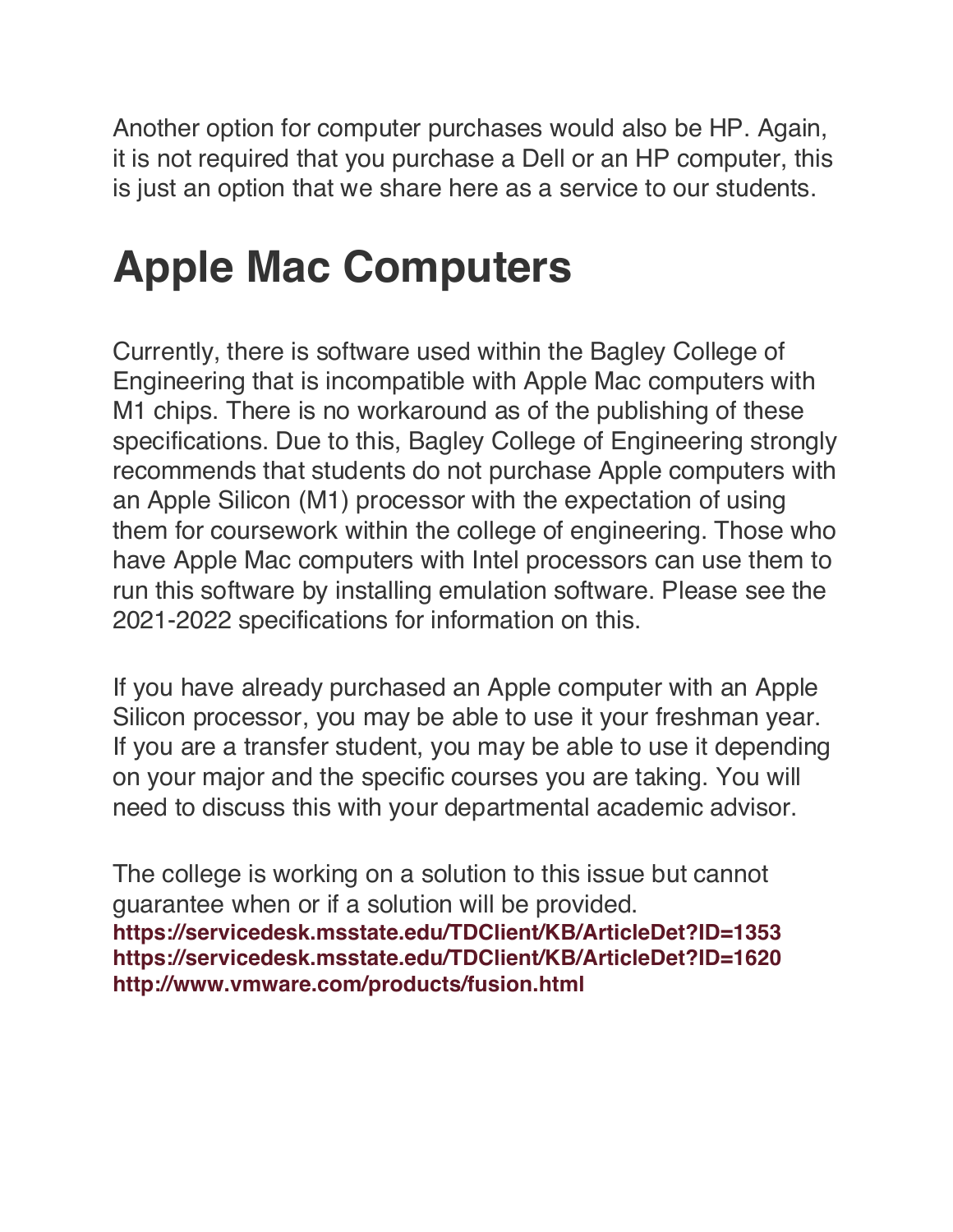# **Additional Resources**

### **Data Backup**

Students are strongly encouraged to have a method for backing up data on their computer at regular intervals.

Students can purchase an external, portable hard drive which can be used for computer backups and storage of large files. These are reasonably priced and available in various capacities.

Enrolled MSU students have access to Microsoft OneDrive with 5TB of online storage. Information for using this service and syncing with personal computers can be found at **https://servicedesk.msstate.edu/TDClient/KB/ArticleDet?ID=1521**.

Additionally, students may want to subscribe to an on-line backup service such as Backblaze, Carbonite, or others to use for automatically backing up files.

We cannot over-emphasize the importance of performing regular backups of important files and keeping your backup in a separate location from your laptop. Should your laptop be lost or damaged, you will still have your important files on your external data source, which could then be used on another computer until yours is replaced or repaired. Lost or damaged laptops are not acceptable excuses for missing assignments.

#### **Printers**

The Bagley College of Engineering does not set specifications for